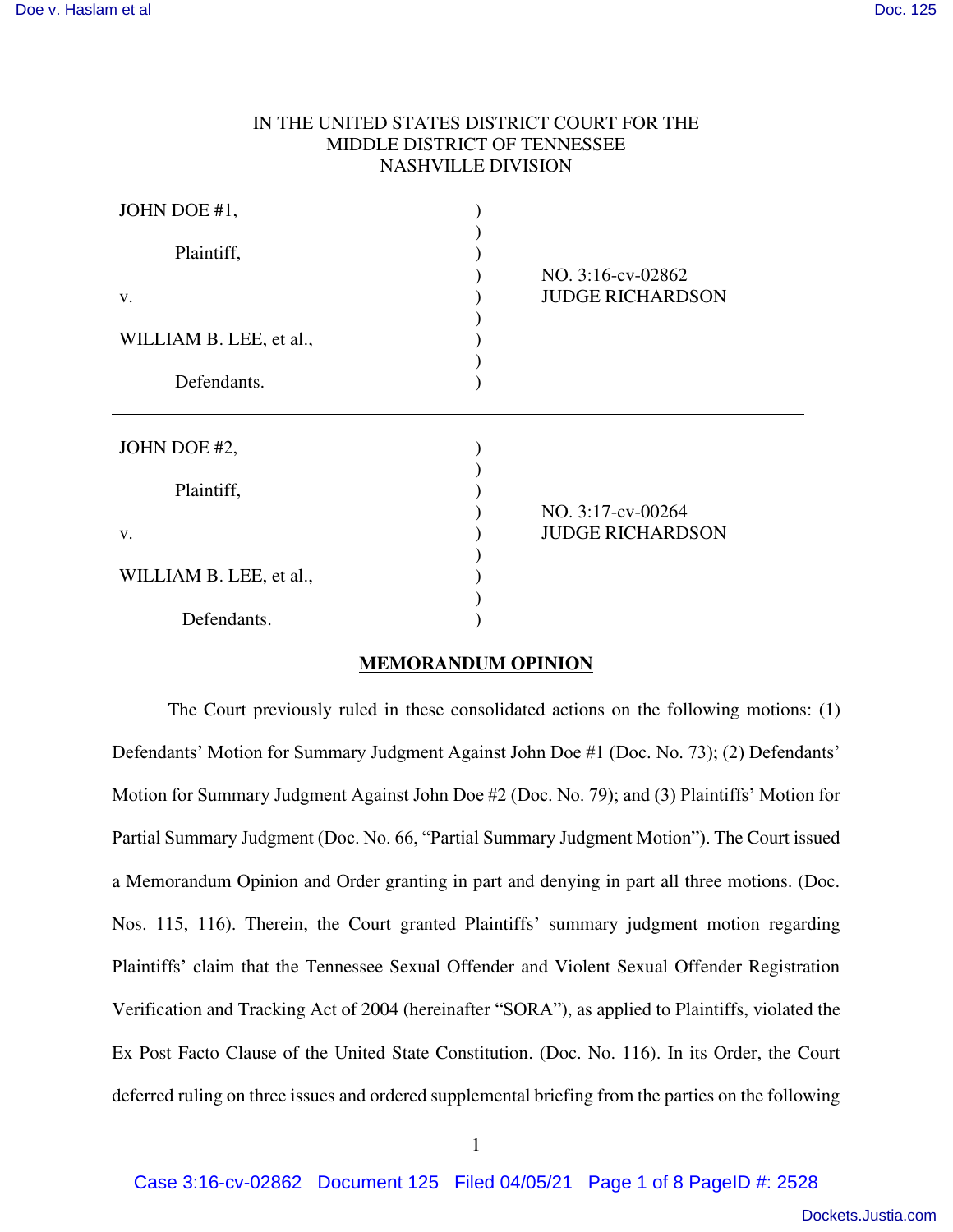issues: (1) whether a permanent injunction should be issued and, if so, what its scope should be, (2) Plaintiffs' request for declaratory relief, and (3) Plaintiffs' request for attorney's fees. (*Id.* at 3). Plaintiff has filed a supplemental Memorandum regarding these outstanding issues. (Doc. No. 119). Defendant has filed a Response. (Doc. No. 120). Plaintiff has filed a Reply with a supporting declaration. (Doc. Nos. 121, 123).

## **DISCUSSION**

#### A. Permanent Injunction

#### a. Legal standard

In order to obtain a permanent injunction, a plaintiff must satisfy a four-factor test: "(1) that it has suffered an irreparable injury; (2) that remedies available at law, such as monetary damages, are inadequate to compensate for that injury; (3) that, considering the balance of hardships between the plaintiff and defendant, a remedy in equity is warranted; and (4) that the public interest would not be disserved by a permanent injunction." *eBay Inc. v. MercExchange, L.L.C.*, 547 U.S. 388, 391 (2006).

#### b. Discussion

Plaintiffs request a permanent injunction enjoining enforcement of SORA against them and to not be included on the Tennessee sex offender registry ("SOR") in the future. (Doc. No. 119 at 1-2). Defendant does not dispute that each of the four factors are met in this case:

Because the Court concluded that SORA's application to Plaintiffs by the Defendants is unconstitutional under the Ex Post Facto Clause, Defendants do not now dispute that Plaintiffs have suffered an irreparable injury. Nor do Defendants contend that monetary damages would adequately compensate for that injury. Third, based on the irreparable injury that follows from the Court's ruling and the inadequacy of other remedies, the balance of hardships weighs in Plaintiff's favor. And fourth, it is well-settled that "the public interest is served by preventing the violation of constitutional rights." *Chabad of S. Ohio & Congregation Lubavitch v. City of Cincinnati*, 363 F.3d 427, 436 (6th Cir. 2004).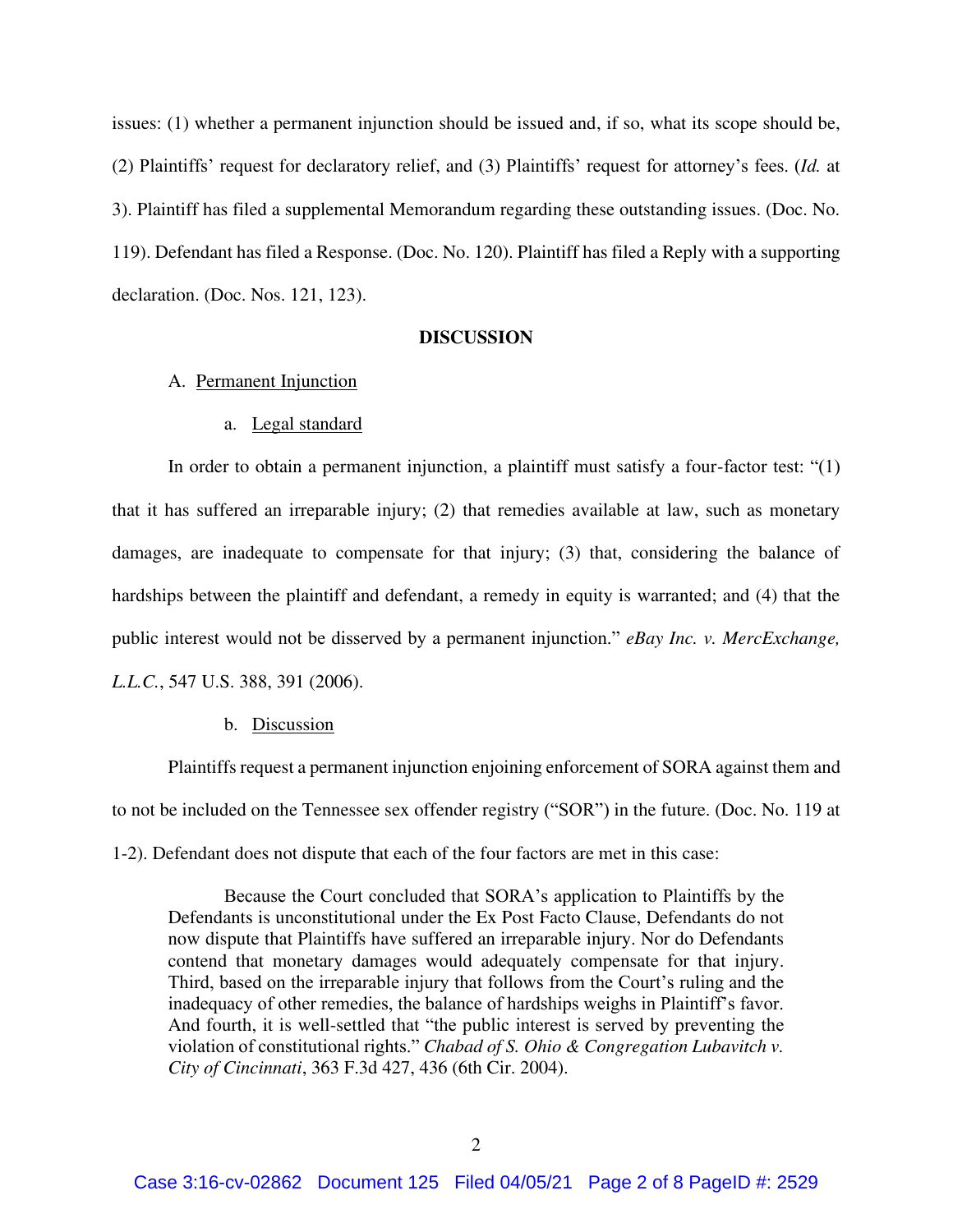(Doc. No. 120 at 4). Plaintiffs argue that a permanent injunction is warranted in this case for similar reasons. (Doc. No. 119 at 3-5). The Court agrees with both parties' analysis that each and every one of the four factors is met in this case. Regarding the first factor, the Court has already found that SORA is unconstitutional as applied to Plaintiffs. (Doc. Nos. 115, 116). Regarding the other factors, the Court finds that monetary damages would be insufficient to compensate for the constitutional violation, the balance of hardships weighs in favor of Plaintiffs, and the public interest would not be disserved by enjoining the enforcement of SORA and the inclusion of Plaintiffs on the SOR. The Court therefore finds that a permanent injunction is warranted in this matter.

 Thus, the Court must turn to the scope of the injunction. Plaintiffs argue that the Court should enjoin the entirety of the statute against them and that they should no longer be included on the SOR. (Doc. No. 119 at 7-9). Defendants do not seem to contest the scope of the injunction. (Doc. No. 120 at 4).

 The Court had previously expressed concerns that it was unclear which specific part of SORA Plaintiffs wished to enjoin, or whether they wished to enjoin the statute in its entirety. (Doc. No. 115 at 83). The Court also previously found that elision (declaring some parts of SORA unconstitutional but severable form the remaining parts deemed constitutional) would be inappropriate in this matter, since the Court declared SORA unconstitutional only as applied to Plaintiffs. (*Id.* at 82). Plaintiffs argue that SORA should be viewed as a whole, and so the entire statute should be enjoined. (Doc. No. 119 at 5-10). Defendants do not seem to contest that Plaintiffs are entitled to a permanent injunction that enjoins the entirety of SORA. (Doc. No. 120 at 4). Therefore, the Court finds that it is appropriate to enjoin the entirety of SORA, albeit only as it applies to Plaintiffs.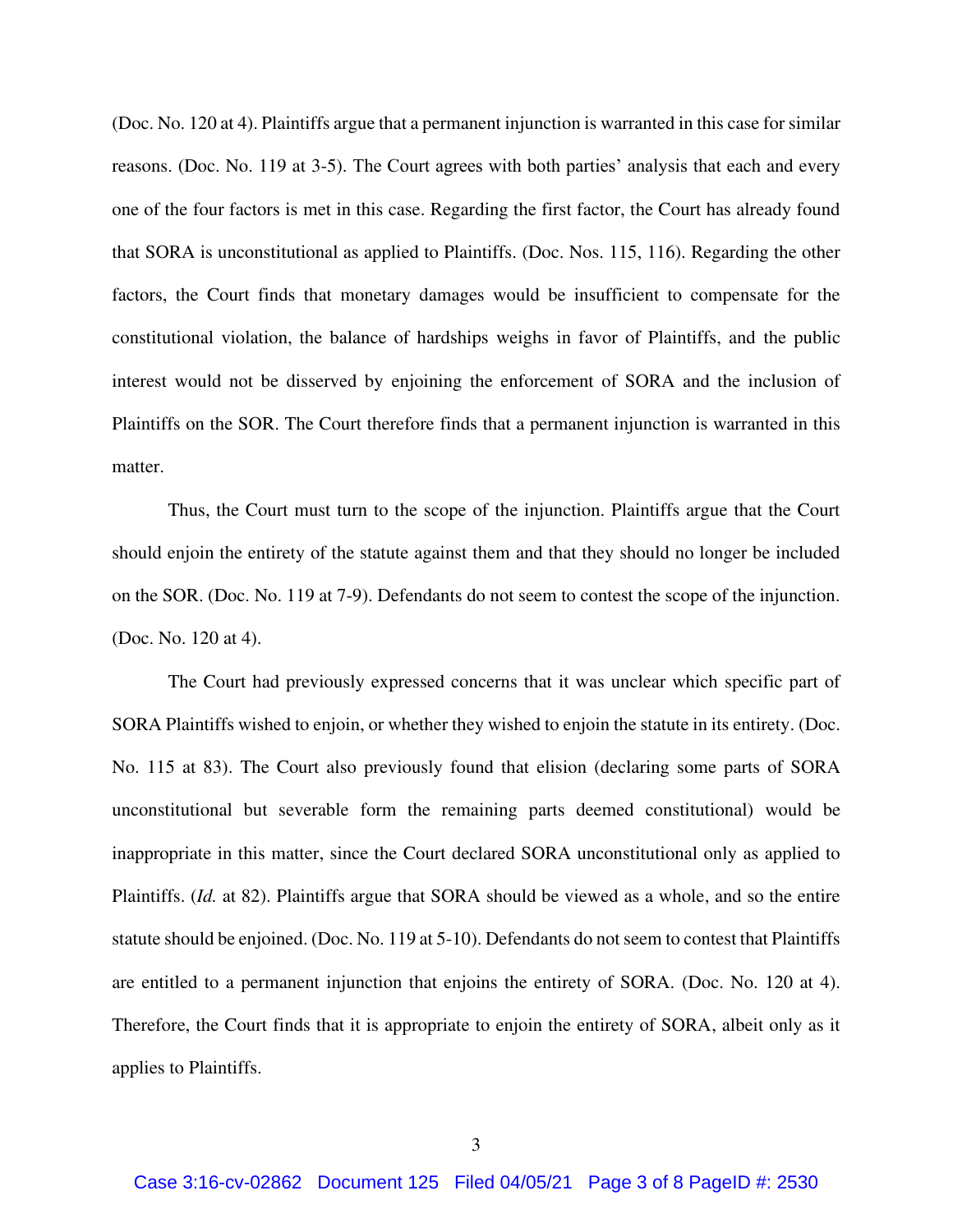In its previous memorandum opinion, the Court also expressed concerns regarding granting relief to Plaintiffs in the form of their removal from the SOR. (Doc. No. 115 at 83 n.57). The Court noted that though Plaintiffs indicate in their Complaints that there is no mechanism for removal from the SOR, the statute provides for a sex offender to be taken off the SOR by filing certain documentation after a designated time period with the Tennessee Bureau of Investigation ("TBI"). Tenn. Code Ann. § 40-39-207(a)(1); (Doc. No. 155 at 83 n.57). The parties had not previously briefed the issue of whether Plaintiffs would be able to terminate their inclusion on the SOR through this mechanism. The supplemental briefing has revealed that the reference to "life of that offender" in Tenn. Code Ann. § 40-39-207(g)(2) regarding those convicted of a violent sexual offense or an offense in which the victim was a child of twelve years of age or less (such as Plaintiffs) has been interpreted by the TBI as meaning that these individuals cannot be removed from the SOR by the mechanism in Tenn. Code Ann.  $\S$  40-39-207(a)(1). Plaintiffs point to language on TBI's website, which clearly states that an individual with a "violent" conviction is "not eligible for removal from Tennessee's Registry." (Doc. No. 119 at 2 n.1); Tennessee Bureau of Investigation, *Termination FAQs*, https://www.tn.gov/tbi/general-information/redirecttennessee-sex-offender-registry-search/termination-faqs.html (last visited April 5, 2021). In their Response, Defendants concur with Plaintiffs' understanding that Plaintiffs are not eligible to be removed from the SOR. (Doc. No. 120 at 3). Therefore, as Plaintiffs cannot remove themselves from the SOR through the mechanism in the statute, the Court will order that they no longer be included on the SOR.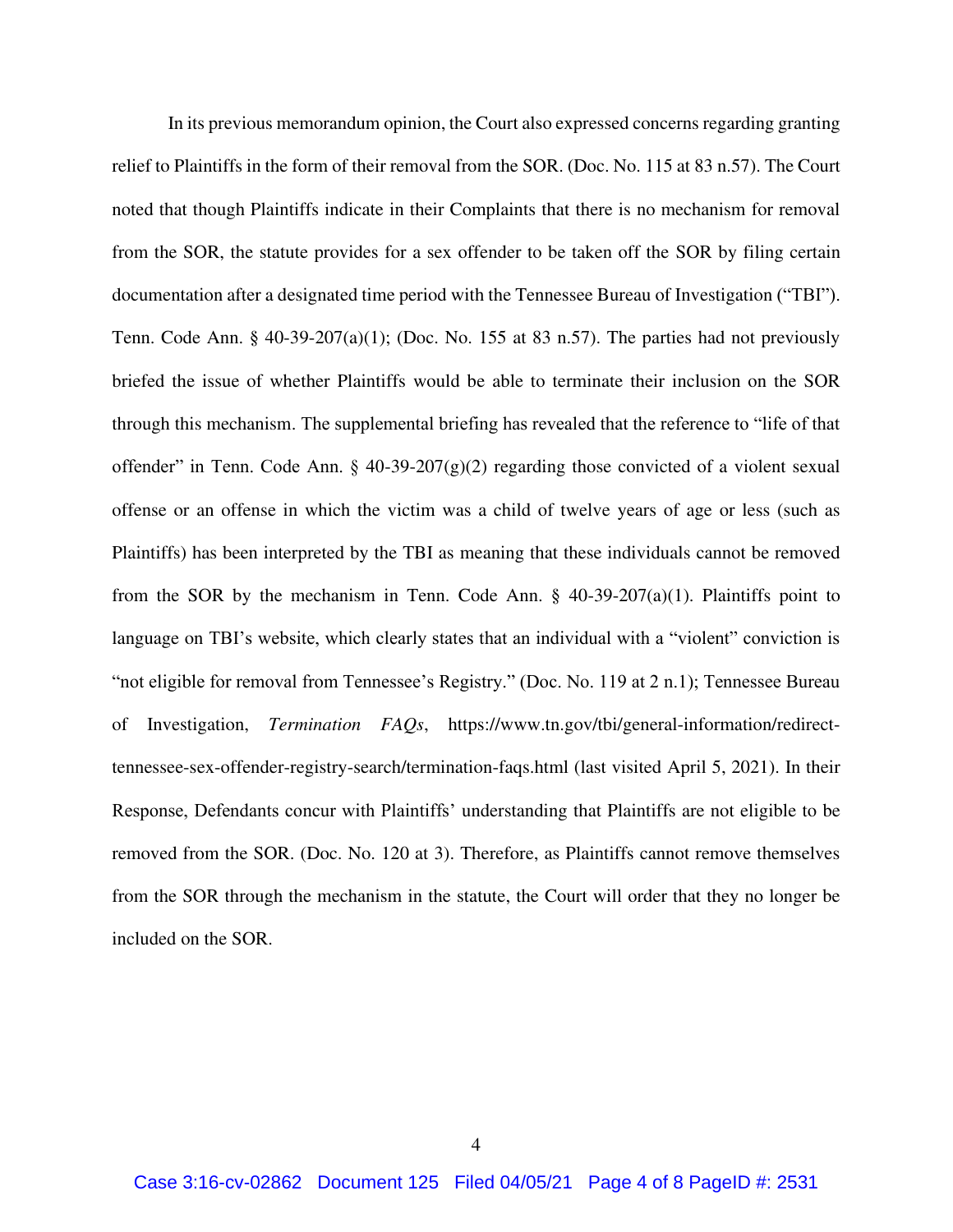Therefore, the Court finds the appropriate scope of the permanent injunction to be to restrain and enjoin Defendants<sup>1</sup> from:

- 1. Enforcing the Tennessee Sexual Offender and Violent Sexual Offender Registration, Verification, and Tracking Act of 2004, as amended and codified at Tenn. Code Ann. § 40- 39-201–§ 40-39-218, against Plaintiffs
- 2. Requiring Plaintiffs to comply with any portion of SORA
- 3. Including the continued publication of Plaintiffs' information on the sex offender registry.
	- B. Declaratory Relief

The Declaratory Judgment Act provides that "[i]n a case of actual controversy within its jurisdiction . . . any court of the United States, upon the filing of an appropriate pleading, may declare the rights and other legal relations of any interested party seeking such declaration, whether or not further relief is or could be sought. Any such declaration shall have the force and effect of a final judgment or decree and shall be reviewable as such." 28 U.S.C.A. § 2201(a). The Supreme Court has held that the Declaratory Judgment Act "confer[s] on federal courts unique and substantial discretion in deciding whether to declare the rights of litigants." *Wilton v. Seven Falls Co.*, 515 U.S. 277, 286 (1995). When determining whether a district court has properly exercised its discretion under the Declaratory Judgment Act, the Court of Appeals usually considers five factors:

(1) whether the declaratory action would settle the controversy;

(2) whether the declaratory action would serve a useful purpose in clarifying the legal relations in issue;

<sup>&</sup>lt;sup>1</sup> Fed. R. Civ. P.  $65(d)(2)$  provides that: "The order binds only the following who receive actual notice of it by personal service or otherwise: (A) the parties; (B) the parties' officers, agents, servants, employees, and attorneys; and (C) other persons who are in active concert or participation with anyone described in Rule  $65(d)(2)(A)$  or  $(B)$ ." Plaintiffs and Defendants all seem to agree that other agencies and law enforcement officers will need to abide by this injunction once they are provided notice. (Doc. No. 120 at 2; Doc. No. 121 at 3). Because of the large number of agencies and individuals who would or could fall within the scope of Rule  $65(d)(2)$  and should receive notice of this permanent injunction, the Court will additionally order Defendants to facilitate the notice process.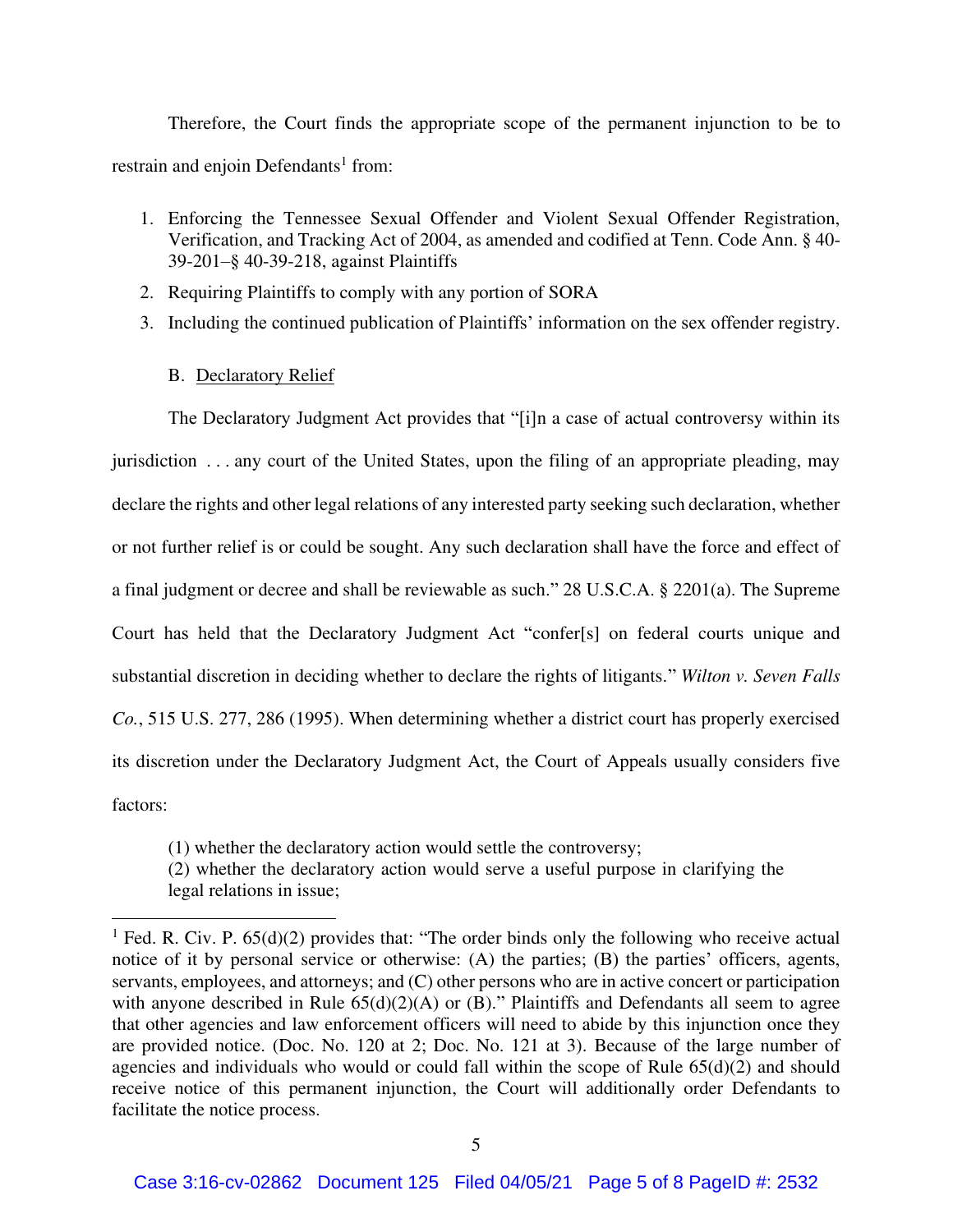(3) whether the declaratory remedy is being used merely for the purpose of "procedural fencing" or "to provide an arena for res judicata"; (4) whether the use of a declaratory action would increase friction between our federal and state courts and improperly encroach upon state jurisdiction; and (5) whether there is an alternative remedy which is better or more effective.

*Doe v. Vanderbilt Univ.*, No. 3:18-CV-00569, 2019 WL 4748310, at \*11 (M.D. Tenn. Sept. 30,

2019) (citing *Grand Trunk W. R.R. Co. v. Consol. Rail Co.*, 746 F.2d 323, 326 (6th Cir. 1984)).

Plaintiffs argue that the relevant factors weigh in their favor.<sup>2</sup> According to Plaintiffs, the Court should not settle this action only by granting injunctive relief, because 1) a declaratory judgment would distill the Court's ruling into final judgment form, and 2) a declaratory judgment would provide in plain terms that SORA may not be enforced against Plaintiffs. (Doc. No. 121 at 2). Plaintiffs also argue that a declaration would clarify SORA's inapplicability to Plaintiffs and that a declaration would complement an injunction. (Doc. No. 119 at 14). Defendants do not seem opposed to the Court granting declaratory relief, arguing only that the Court might instead settle this case only by granting injunctive relief. Defendants state that:

The Court has concluded "that SORA is unconstitutional as applied to Plaintiffs." (D.E. 115, PageID# 2476). Earlier in this litigation, in ruling on the motions to dismiss, this Court acknowledged, "Much of the administrative responsibility falls on the TBI, but the responsibility of case-by-case enforcement is shared by various local police and prosecutors." *Doe v. Haslam*, No. 3:16-CV-02862, 2017 WL 5187117, at \*10 (M.D. Tenn. Nov. 9, 2017). Consequently, the second and fifth factors weigh heaviest in favor of declaratory relief: the only Defendants in this case are officials of the State of Tennessee, yet as a result of the Court's conclusion that SORA violates Ex Post Facto protections as applied to Plaintiffs, far more agencies are implicated than just the Defendants.

That said, this Court could also settle this action by only granting injunctive relief (the first factor). And the third and fourth factors have little weight here. Accordingly, if this Court exercises its discretion in granting declaratory relief, Defendants propose that the Court's grant of relief be to declare that the application of the Tennessee Sexual Offender and Violent Sexual Offender Registration, Verification and Tracking Act of 2004,Tenn. Code Ann. §§ 40-39-201 to -218, as

<sup>&</sup>lt;sup>2</sup> Factors three and four are not relevant to this analysis.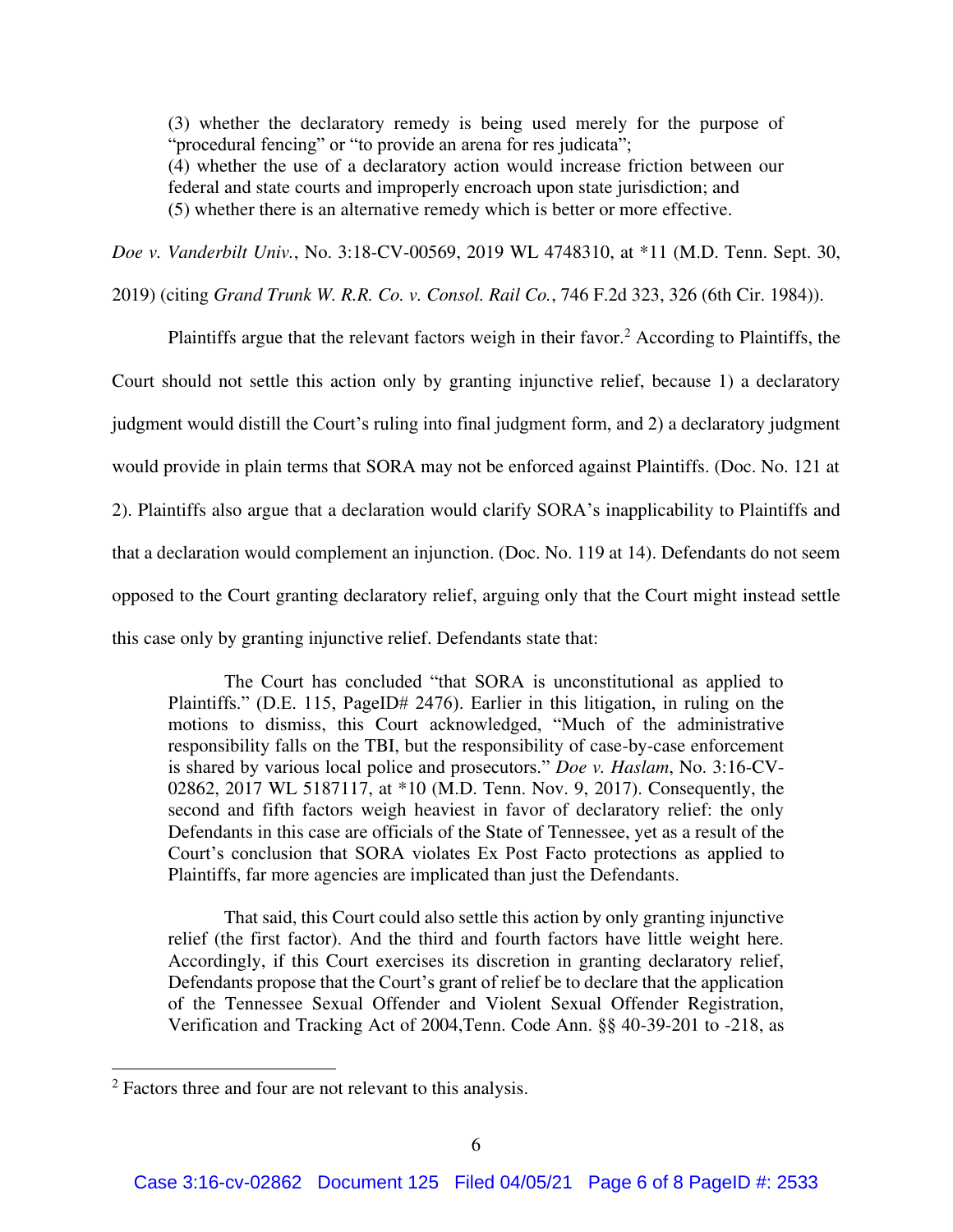applied to Plaintiffs by the Defendants in this case in their official capacities, is unconstitutional under the Ex Post Facto Clause.

(Doc. No. 120 at 2-3). As Defendants indicate, it likely would be within the Court's discretion to decline to order declaratory relief on the grounds that it is unnecessary in light of the permanent injunction. But on balance, absent real opposition from Defendants, and the straightforward and at least somewhat helpful nature of the requested declaration, the Court believes that it is appropriate to issue a declaration largely (if not completely) as requested by Plaintiffs. Therefore, the Court will grant declaratory relief to Plaintiffs by declaring that SORA is unconstitutional under the Ex Post Facto Clause as applied to them by Defendants.<sup>3</sup> See e.g., Doe v. Rausch, 461 F. Supp. 3d 747, 777 (E.D. Tenn. 2020) (issuing both declaratory relief and permanent injunction).

# C. Attorney's Fees

The Court will defer ruling on the attorney's fees issues until Plaintiffs have filed their contemplated motion for attorney's fees after entry of the accompanying final order. This is consistent with the approach suggested, appropriately, by each side. (Doc. No. 119 at 15-19; Doc. No. 120 at 4).

<sup>&</sup>lt;sup>3</sup> Plaintiffs argue that the declaration should state that no one is able to enforce SORA against Plaintiffs. (Doc. No. 121 at 3). The Court has previously explained that the permanent injunction is to be directed at Defendants and those discussed in Fed. R. Civ. P. 65(d)(2) who receive notice, and the declaratory relief will mirror the direction of the permanent injunction. The Court is confident that the scope of the declaration to be pronounced by the Court, which will be articulated so as to serve the Declaratory Judgment Act's goals of settling the controversy and legal relations *between the parties* primarily, will be adequate to get across its point without giving the false impression that it served to resolve a legal dispute involving would-be enforcers who were not actually litigants herein. Likewise, the Court is confident that as stated, its declaration will not place Plaintiffs in jeopardy of attempts to enforce SORA by persons other than Defendants and those discussed in Fed. R. Civ. P. 65(d)(2) who receive notice of the permanent injunction.